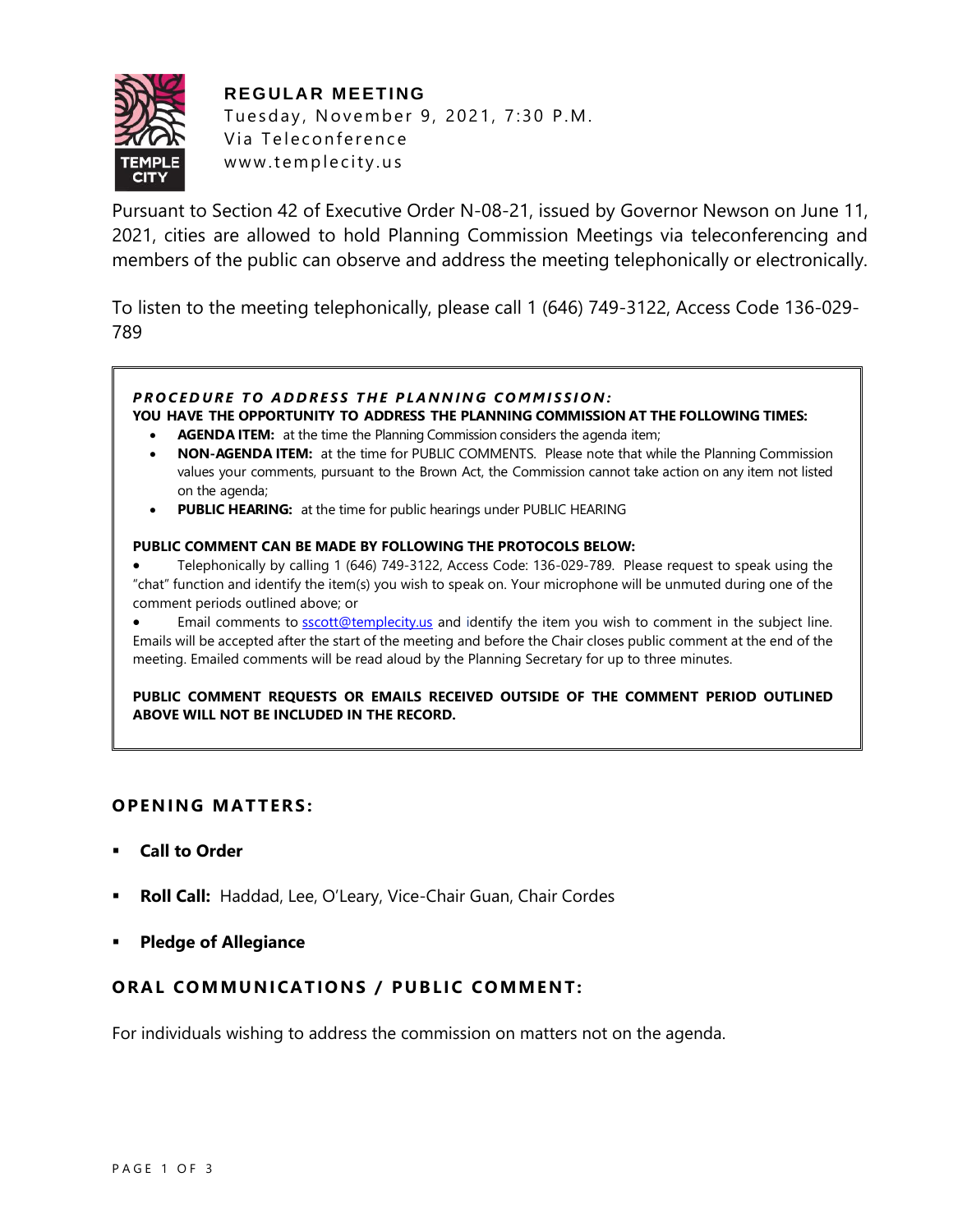# **CONSENT CA LENDAR:**

All Consent Calendar items may be approved in a single motion as recommended unless removed for further discussion. If members of the Planning Commission or persons in the audience wish to discuss any matters listed on the Consent Calendar, please address them at this time.

**1.** [Planning Commission Minutes of September 28, 2021.](https://www.ci.temple-city.ca.us/DocumentCenter/View/16965/PCM-9-28-Minutes)

## **PUBLIC HEARINGS ITEM:**

- **2.** Ordinance 21-1059: An ordinance amending Title 3, Chapter 3, and Title 9, Chapters 1 and 2, of the Municipal Code in response to SB-9 (Atkins) by providing for urban dwellings and urban lot splits. The Planning Commission will review and make a recommendation to the City Council. The City Council will make the final decision on this project
	- Address: R1-1 Single-Family Zone, City of Temple City, County of Los Angeles
	- Recommendation: This project is not subject to environmental review under the California Environmental Quality Act ("CEQA"). Senate Bill 9 (Atkins) states that an ordinance adopted to implement the rules of Senate Bill 9 is not considered a project under Division 13 (commencing with Section 21000) of the Public Resources Code.

Link to **Staff Report.** 

| Project Planner: | <b>Scott Reimers</b>   |
|------------------|------------------------|
|                  | sreimers@templecity.us |

## **3. COMMUNITY DEVELOPMENT DIRECTOR'S REPORT**

## **4. COMMEN TS F ROM COMM ISSIONE RS**

#### **5. PUBLIC COMMENT:**

For individuals wishing to address the commission on matters not on the agenda.

## **ADJOU RNMENT:**

**6.** Adjourn to the regular Planning Commission meeting on Tuesday, December 14, 2021 at 7:30 p.m.

If you wish to appeal any decision of the Planning Commission, you must do so within 15 days of the Planning Commission action. Please contact the Community Development Department for information regarding the appeal process.